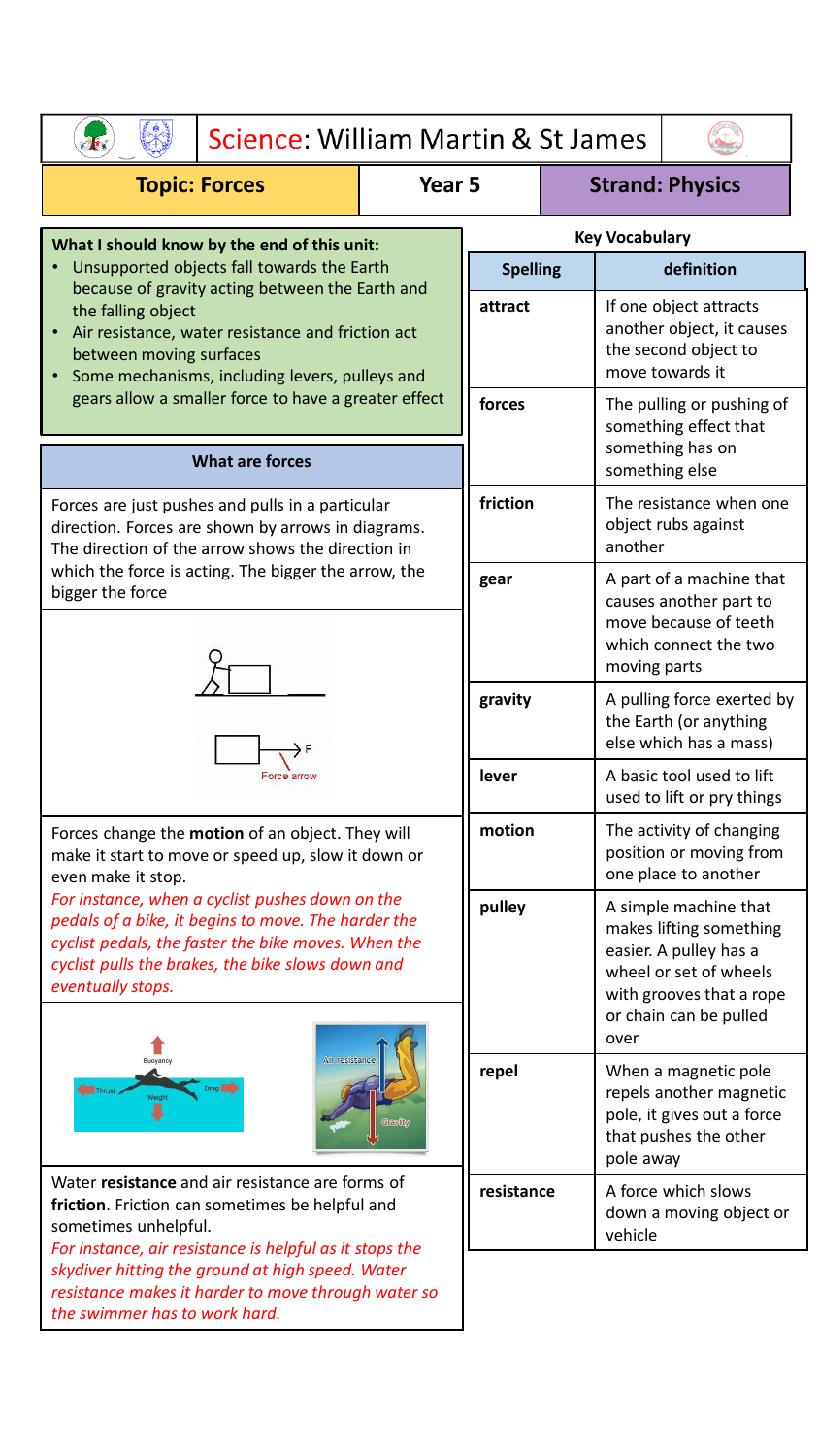|                                                                                                                                                                                                                                                                                                                                                                                                                                               | Science: William Martin & St James |                                                                                                                                                                                                                |  |  |  |  |  |  |
|-----------------------------------------------------------------------------------------------------------------------------------------------------------------------------------------------------------------------------------------------------------------------------------------------------------------------------------------------------------------------------------------------------------------------------------------------|------------------------------------|----------------------------------------------------------------------------------------------------------------------------------------------------------------------------------------------------------------|--|--|--|--|--|--|
| <b>Topic: Forces</b>                                                                                                                                                                                                                                                                                                                                                                                                                          |                                    | Year <sub>5</sub><br><b>Strand: Physics</b>                                                                                                                                                                    |  |  |  |  |  |  |
| <b>What is friction?</b>                                                                                                                                                                                                                                                                                                                                                                                                                      |                                    | What are examples of mechanisms?                                                                                                                                                                               |  |  |  |  |  |  |
| <b>Friction</b> is a force between two surfaces that<br>are sliding or trying to slide across each other.<br>Friction always works in the direction<br>opposite to the direction in which the object<br>is moving or trying to move. Friction always<br>slows a moving object down.<br>The amount of friction depends on the<br>materials from which the two surfaces are<br>made. The rougher the surface, the more<br>friction is produced. |                                    | Levers allow us to do heavy work with less<br>effort. For example, trying to pick up a large,<br>heavy box is difficult, however, if a lever is<br>used it becomes much easier to move it.<br>Levers in action |  |  |  |  |  |  |
| Friction also produces heat. If you rub your<br>hands together quickly, you will feel them get<br>warmer.                                                                                                                                                                                                                                                                                                                                     |                                    | Pulleys also allow us to do heavy work -<br>objects are attached to ropes and pulley<br>wheels and so, instead of lifting heavy objects                                                                        |  |  |  |  |  |  |
| Friction can be a useful force because it<br>prevents our shoes slipping on the pavement<br>when we walk and stops car tyres skidding on<br>the road. Sometimes we want to reduce<br>friction. For example, we use oil to reduce the<br>friction between the moving parts inside a car<br>engine.                                                                                                                                             |                                    | upwards, we can pull on the pulley rope<br>downwards.<br>100kg<br>Weight                                                                                                                                       |  |  |  |  |  |  |
|                                                                                                                                                                                                                                                                                                                                                                                                                                               |                                    | Gears are toothed wheels. Their 'teeth' can<br>fit into each other so that when the first                                                                                                                      |  |  |  |  |  |  |
| What is gravity?                                                                                                                                                                                                                                                                                                                                                                                                                              |                                    | wheel turns, so does the next one. This<br>allows forces to move across a surface.                                                                                                                             |  |  |  |  |  |  |
| The force that pulls things to the ground on<br>Earth (and other planets) is called gravity.<br>Gravity also holds Earth and the other planets                                                                                                                                                                                                                                                                                                |                                    |                                                                                                                                                                                                                |  |  |  |  |  |  |
| in their orbit around the Sun.                                                                                                                                                                                                                                                                                                                                                                                                                |                                    |                                                                                                                                                                                                                |  |  |  |  |  |  |
| The force of gravity also exists on the Moon<br>but it is not as strong as it is on Earth. This is<br>because the Moon is much smaller than our<br>planet.                                                                                                                                                                                                                                                                                    |                                    | Springs can be stretched by pulling them or<br>squashed by pushing them. The greater the<br>force pulling or pushing the spring, the<br>greater the force the spring uses to move<br>back to the normal shape. |  |  |  |  |  |  |
|                                                                                                                                                                                                                                                                                                                                                                                                                                               |                                    |                                                                                                                                                                                                                |  |  |  |  |  |  |